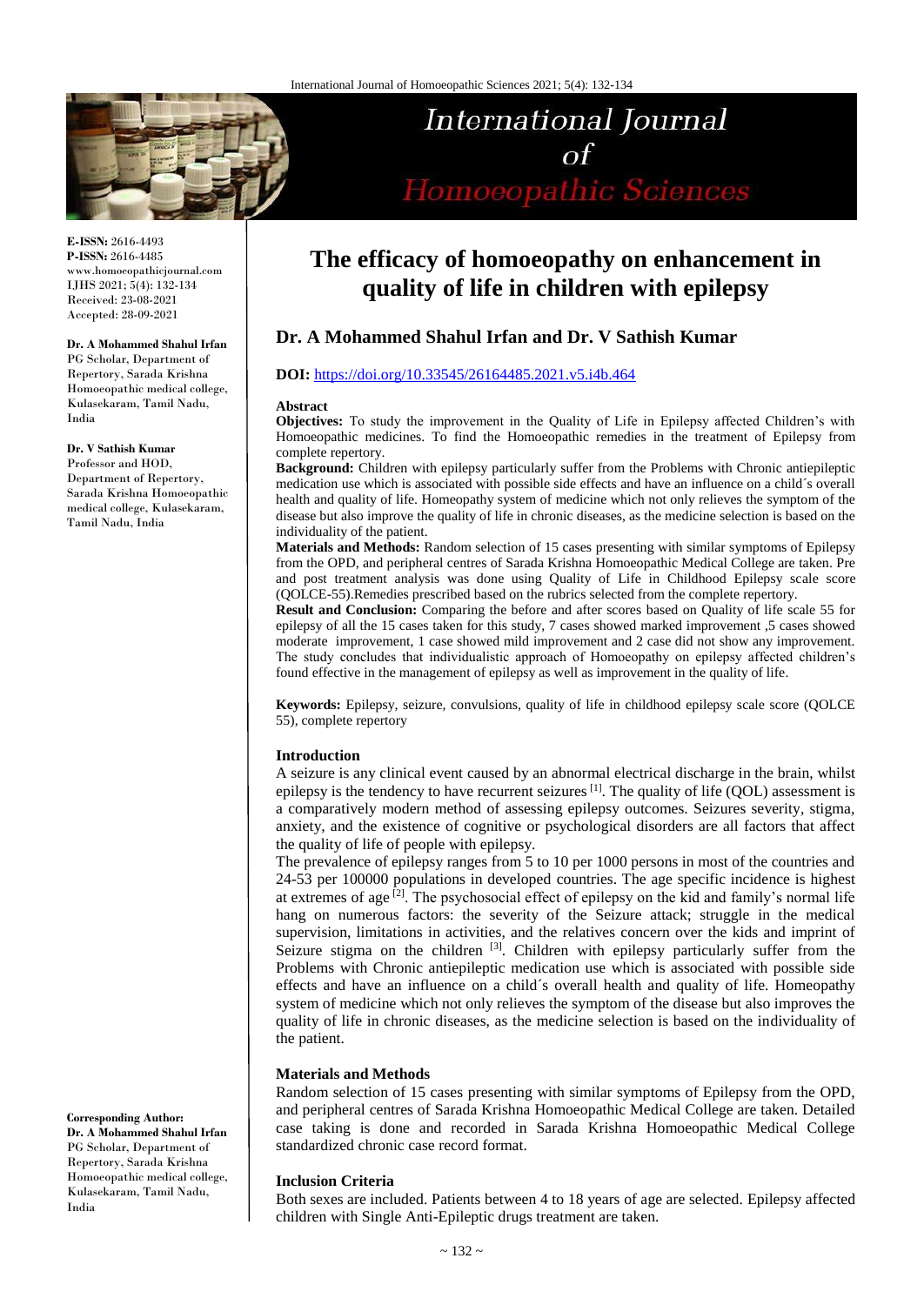#### **Exclusion Criteria**

Conditions like Status Epilepticus Condition, Febrile Seizures**,** and Children with severe systemic illness, Epilepsy affected children with Multiple Anti-Epileptic drugs treatment, Patient not willing for Homoeopathic Treatment were excluded.

Case taking along with physical examination and required investigations was done. Symptom analysis was followed. Data was collected according to pre-structured SKHMC chronic case format. Pre and post treatment analysis was done using Quality of Life in Childhood Epilepsy scale score (QOLCE-55). Results subjected to statistical analysis. Remedies prescribed based on the rubrics selected from the complete repertory. Follow up was done every month. Changes before and after subjected to statistical analysis and presented.

# **Discussion and Result**

## **Age and Gender**

The age range of the 15 cases ranged from 4 to 18. 2 cases (13.3 %) fall into the 15-18 year age group, 4 cases (26.6 %) fall into the 4-9 year age group, and 9 cases (60 %) fall into the 10-14 year age group. According to internal league against epilepsy Most number of cases falls between the ages of 10 to 14 years of age, According to article <sup>(4)</sup> Epidemiology of global epilepsy, Most number of epilepsy case incidence falls under extremes of ages, In children most number of cases, Falls under 9- 15 years of age, In this Study also most number of cases i.e. 60 percent of the cases comes under the age group of 10-14.

# **Epilepsy type**

Among the 15 cases of epilepsy there were 5 cases of tonic clonic (36%) and 4 cases (29%) of Complex partial and 3 cases (21%) of Simple partial and each 1 case in myoclonic (7%) and absence (7%) seizures.

According to NICE Clinical guideline in epilepsy diagnosis and management, most common of type of epilepsy is generalized tonic colonic seizures<sup>[5]</sup>, in this study even with minimum number of samples most cases are of Generalized tonic clonic seizures.

#### **Co-Morbidity with Epilepsy**

Among the 15 cases of epilepsy there were 3 cases of learning difficulty (20%) and 3 cases (20%) with ADHD, 2 cases (13%) with Developmental delay, 2 case (13%) with intellectual disability and no co morbidity found in 5 cases (34%).

According to article Links between ADHD and epilepsy [6]

there is strong link between ADHD and epilepsy, In my study also 3 cases of epilepsy had co morbidity of ADHD. According to article Learning disorders in epilepsy [7] Learning difficulty are more common in epilepsy, in my study also 3 cases had Learning difficulty after the epilepsy. According to article Prevalence of epilepsy in intellectual disability children [8] one in 5 people with Intellectual disability have epilepsy, in my study 2 cases had Intellectual disability.

According to article Developmental delay and epilepsy [9] Developmental delay and Epilepsy are frequently associated, in my study 2 cases had Developmental delay.

# **Prescription**

Out of 15 cases Causticum was indicated for 2 patients (13.33%), Cuprum met was indicated for 2 patients (13.33%) and each patient was prescribed with following remedies: Bufo rana (6.66%) Absinthinum (6.66%) Phosphorous (6.66%) Pulsatilla nigricans (6.66%) Tubercullinum (6.66%) Calcarea Ars (6.66%) Agaricus Muscaris (6.66%)Tarentula H (6.66%) Stramonium (6.66%) Staphysagaria (6.66%) Lachesis mutus (6.66 %)

In an article by Dr. Paul Herscu ND, MPH on General Thoughts On The Treatment Of Seizure Disorders<sup>(10)</sup> were he states that most indicated remedy for convulsion is cuprum met as it has action on muscle spasms especially during convulsion. In this study only 2 cases are indicated for remedy with cuprum met where it showed moderate improvement in those cases. Another 2 cases indicated remedy was Causticum which also has special action on muscles of limbs as it action centred upon motor nerves.

#### **Qolce 55 Questionnaire Score Before and After Treatment**

Comparing the before and after scores based on Quality of life scale 55 for epilepsy of all the 15 cases taken for this study, 7 cases showed drastic improvement in score (47%) after treatment, 5 cases showed good improvement (34%) and 1 case showed little improvement (7%) and 2 case did not show any improvement in score. (13%) respectively after homeopathy intervention.

According to article Measurement equivalence of the newly developed Quality of Life in Childhood Epilepsy Questionnaire (11) were QOLCE 55 questionnaire was introduced and according to another article<sup>(12)</sup> QOLCE 55 is a most consistent measure used in childhood epilepsy questionnaire which concentrates on Cognitive , Social , Emotional and Physical functioning.



Fig 1: Distribution of cases with Qole 55 score before and after treatment